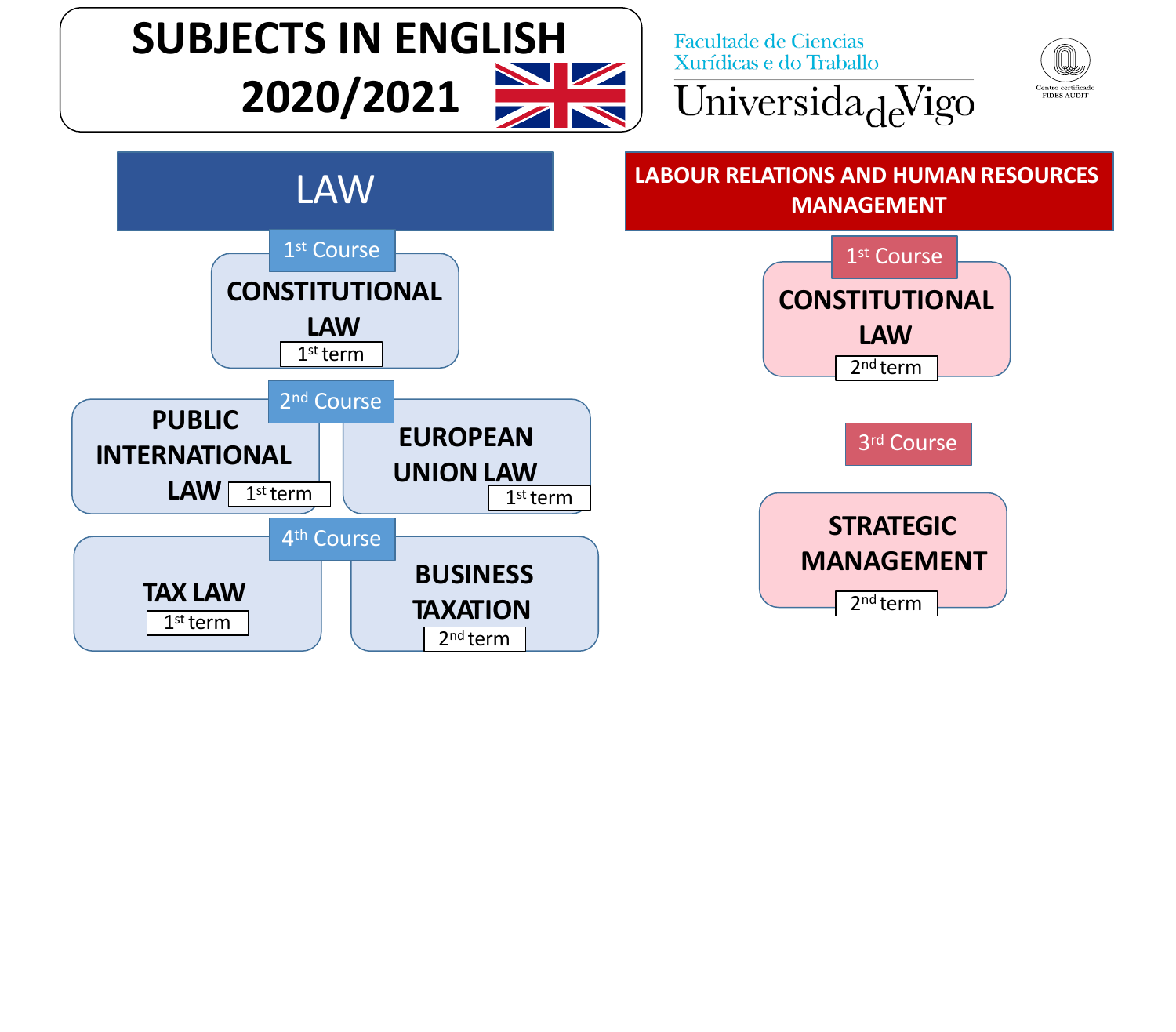# **SUBJECTS IN ENGLISH**

# **2017/2018**

## **LAW**

#### • Constitutional Law (1<sup>st</sup> course, 1<sup>st</sup> term)

This course analyse the most relevant issues in Spanish Constitutional Law and Comparative Constitutional Law across a range of jurisdictions. After an introduction on the purpose of Constitutional Law, the course deals with key constitutional concepts (constitution; constitutionalism; rule of law; presidentialism, parliamentarism) which are discussed from a historical and comparative perspective

## **Public International Law (2nd course, 1st term)**

This course aims to provide the basics of the international legal system in order to reach a better understanding of the current international reality. The syllabus is divided into three main sections devoted to a) the international legal system, b) the subjects of the international legal system –States, International Organizations and individuals, and c) the enforcement of the international legal system.

#### **European Union Law(2nd course, 1st term)**

This course aims to provide the basics of the legal dimension of the EU.

From a Public International Law perspective, students learn the origin and historical evolution of the EU, the specific nature of its law in relation to International Law, the EU institutional system, the functioning of its internal market, and the main EU policies, including its external action. And from a Constitutional Law point of view, students critically assess the structures, methods and content of the EU legal order.

## **Tax Law (4th course, 1st term)**

Students learn the nuance of the main taxes of the Spanish tax system, with special focus in Income Tax, Corporate Income Tax, Non-Resident Income Tax, Gift and Inheritance Tax, Wealth Tax and Value Added Tax. Apart from these State taxes, taxes levied by the Autonomous Regions and Municipalities will be analysed as well.

## **Business taxation (4th course, 2nd term)**

Business Taxation course goes further into the study of the main taxable profits of business owners, professionals and companies, and the taxation of business transactions.